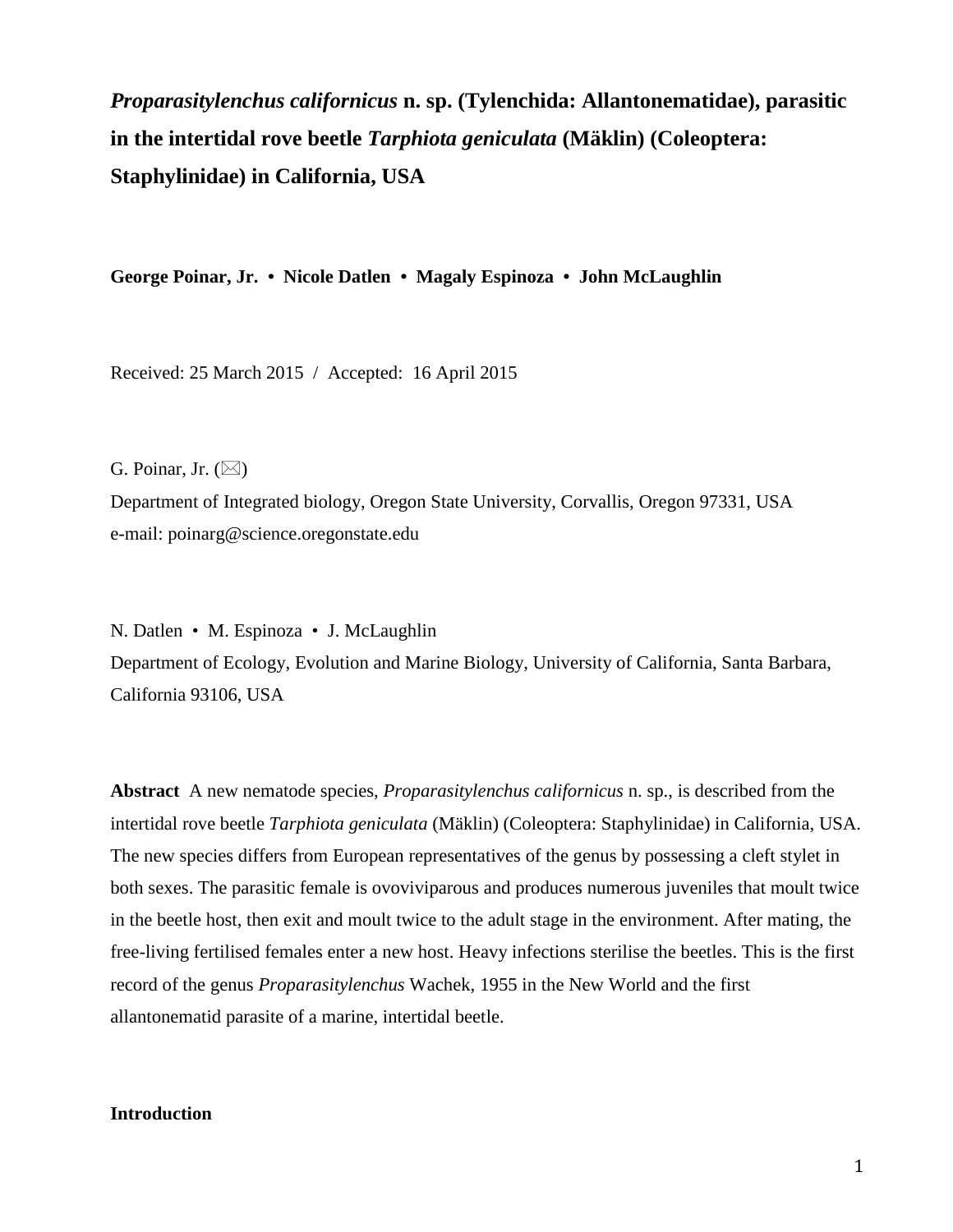Nematodes in the family Allantonematidae Pereira, 1931 are cosmopolitan parasites of insects and arachnids and have a fossil record dating back some 40–50 mya (Siddiqi, 2000; Poinar, 2011). They most frequently occur in holometabolous insects, especially Diptera and Coleoptera. During ecological studies on intertidal invertebrates inhabiting the beaches in Santa Barbara, California (USA), a nematode was discovered infecting the intertidal rove beetle *Tarphiota geniculata* (Mäklin, 1852) (Coleoptera: Staphylinidae) (Figs. 1, 2). An examination of the nematodes revealed that they were a new species in the genus *Proparsitylenchus* Wachek, 1955 and a description follows.

## **Materials and methods**

Host beetles were dissected in 1% saline solution and the juvenile parasitic nematodes were released into the solution. In two weeks, the nematodes had matured to the adult stage and mated. The living stages were examined and then the nematodes were killed in a heated 70°C saline solution, fixed in 5% formalin and mounted in 100% glycerin. Measurements and photographs were made with a Nikon stereoscopic microscope SMZ-10-R at a magnification of ×80 and a Nikon Optiphot microscope at ×1000. All measurements are in micrometers unless otherwise specified and are presented as the range followed by the mean in parentheses.

**Order Tylenchida Thorne, 1949 Family Allantonematidae Pereira, 1937 Genus** *Proparasitylenchus* **Wachek, 1955**

## *Proparasitylenchus californicus* **n. sp.**

*Type-host*: *Tarphiota geniculata* Mäklin (Coleoptera: Staphylinidae). *Type-locality*: Goleta Beach, California. *Type-host*: *Tarphiota geniculata* Mäkl. (Coleoptera: Staphylinidae).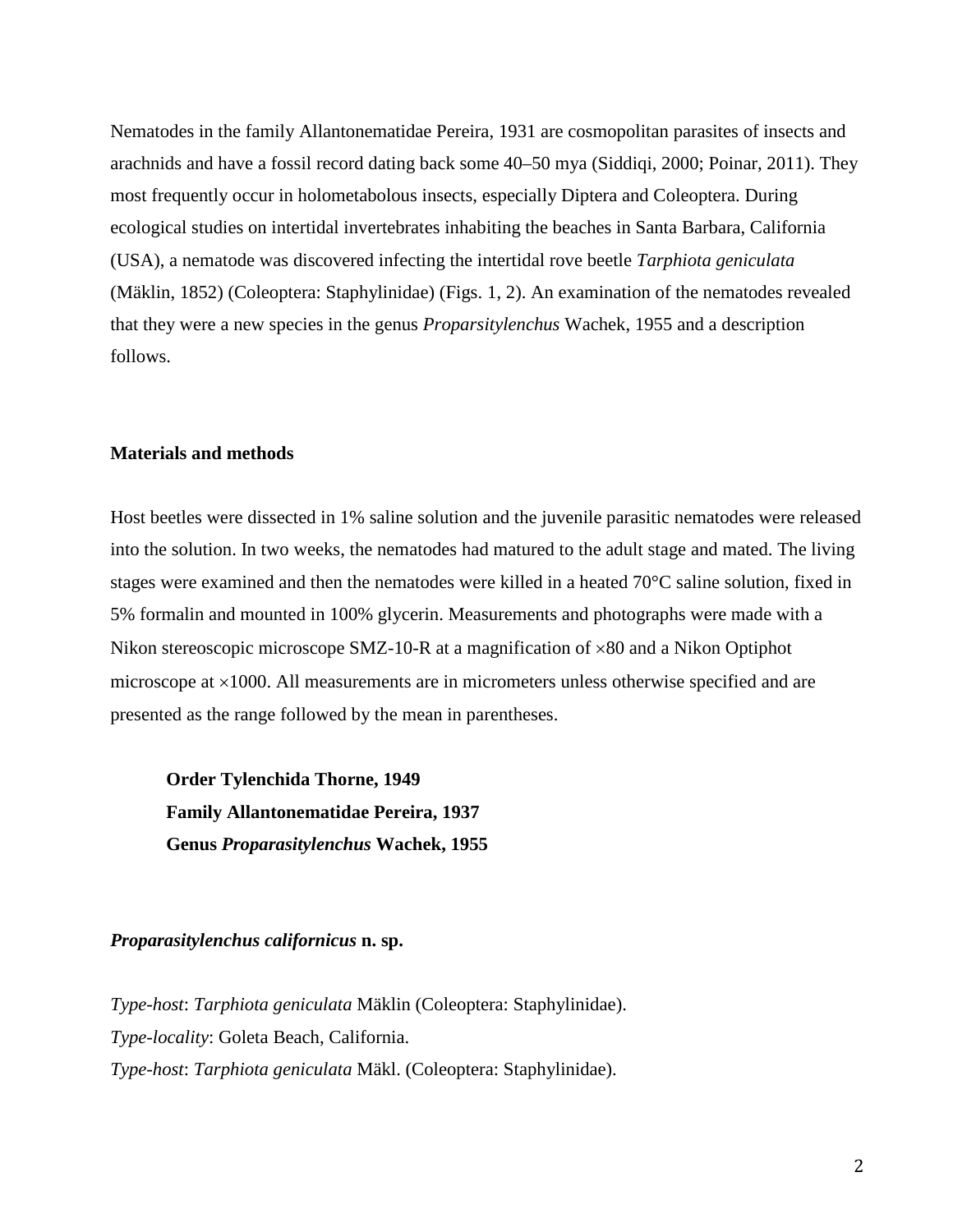*Type-material*: Free-living female (USDANL T-688t) and paratype (free-living male USDANL T-6545p) deposited in the USDA Nematode Laboratory, Beltsville, Maryland, USA. Paratypes deposited in the Poinar collection.

*Etymology*: The specific epithet refers to the geographical location of the host.

Description (Figs. 3–12)

*General.* Nematodes bisexual, cycle homogonic (parasitic cycle only- no alternating free-living or plant feeding cycle); lips not offset; stylet bases cleft; cuticle with fine annulations; gonads outstretched; tail of free-living adults pointed. Females with body straight when fixed; with welldeveloped dorsal and paired subventral pharyngeal glands; post-vulvar extension present; vulva posteriorly located. Males with body "banded" and the posterior end curved ventrally when fixed; dorsal and paired subventral pharyngeal glands weakly developed, bursa wide, lateral edge entire; spicules paired, slightly curved, shaft narrow but with wide head; gubernaculum slender, short; genital papillae absent.

*Free-living infective stage female* (n = 10) (Figs. 3–6). Length 594–832 (612); greatest body width 16–27 (22); stylet length 14–18 (16); head to nerve-ring 61–85 (78); head to excretory pore 72–115 (97); head to gland reservoirs 35–42 (39); tail length 24–38 (33), % vulva 77–90 (85); length of post-vulvar extension 8–32 (15).

*Free-living male* (n = 10) (Figs. 7–11). Length 515–872 (659); body width 16–30 (21); stylet length 8–13 (10); distance from head to nerve-ring 51–85(68); distance from head to excretory pore 77– 101 (93); length of spicules 16–21 (19); length of gubernaculum 3–6 (4), tail length 19–35 (28); bursa peloderan, 38–51 (44) long.

*Parasitic female* (n = 4) (Fig. 12). Body white, swollen, sausage-like with head and tail not constricted from rest of body; ovoviviparous; tail rounded; anus present; vulva subterminal; body length 740–900 (817); greatest width 63–90 (79). The bodies of the parasitic females are usually curved, sometimes very tightly and forming two coils.

## **Discussion**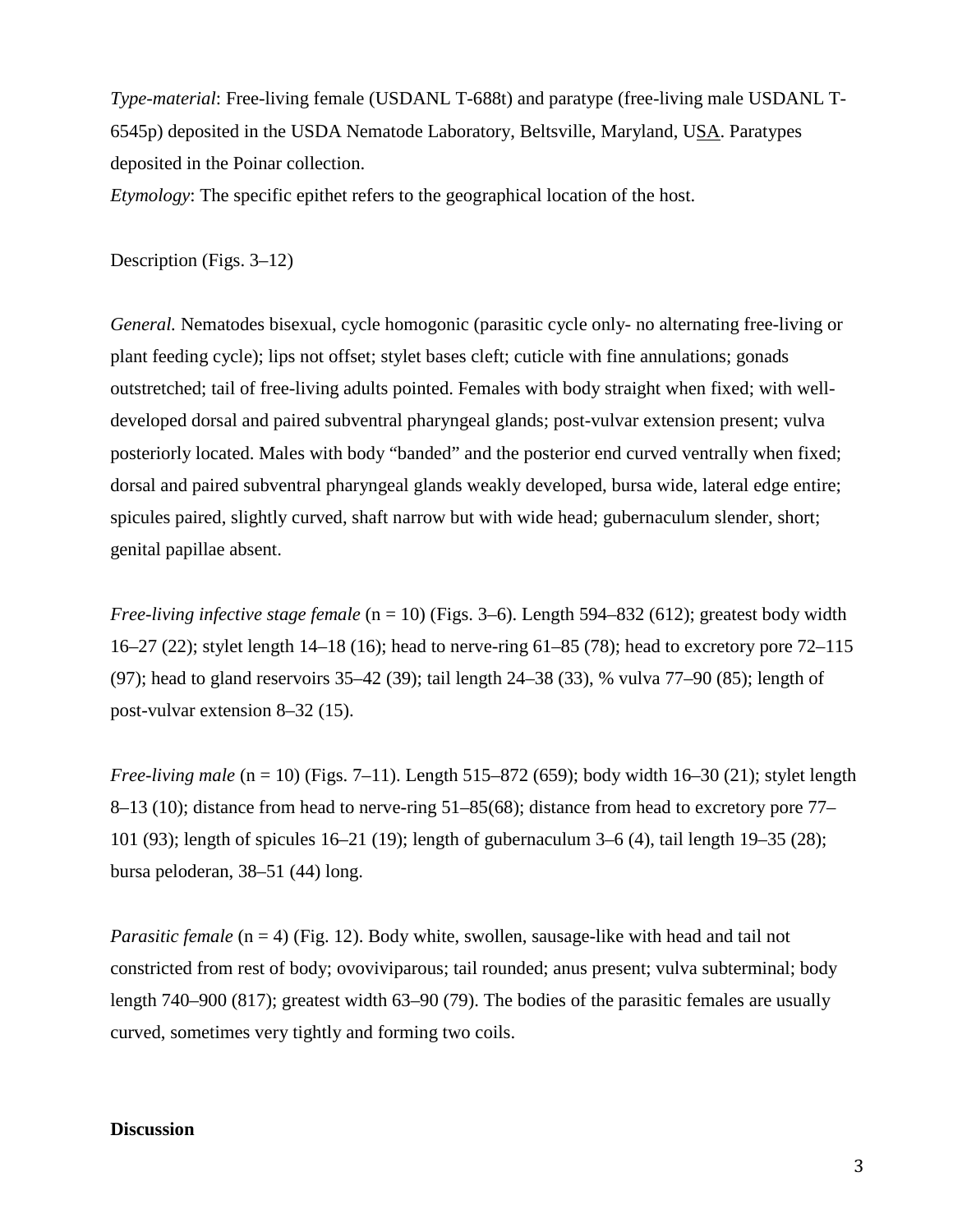Species in four genera of allantonematids are known to parasitise staphylinid beetles, e.g. *Proparasitylenchus* Wachek, 1955, *Parasitylenchoides* Wachek, 1955, *Allantonema* Leuckart, 1884 and *Metaparasitylenchus* Wachek, 1955. Until the present, all infestations have been reported in Europe (Wachek, 1955; Lipkow, 1968; Poinar, 1975; Siddiqi, 2000). Species of *Parasitylenchoides* and *Metaparasitylenchus* have dark-yellow to brown parasitic females. The parasitic females of *Allantonema* are bean-shaped and the lips of the free-living males and females are offset. The above characters are absent in the present species.

Parasitic females of *Proparasitylenchus* are white to light yellow, the lips of the free-living adults are usually not offset and the stylets of the free-living stages have basal enlargements (Wachek, 1955; Poinar, 1975, 1977; Siddiqi, 2000). Wachek (1955) assigned seven species to the genus *Proparasitylenchus*, one of which, *P. boopini* (Wachek, 1955), Siddiqi (2000) transferred to the genus *Metaparasitylenchus* because the excretory pore is located anterior to the nerve-ring. The remaining species of *Proparasitylenchus* can be separated from *P. californicus* n. sp. by the following characters: *P. platystethi* Wachek, 1955 has a leptoderan bursa, the head of the parasitic female of *P. medonis* Wachek, 1955 is narrow in comparison to the rest of the body, not sausageshaped like *P. californicus* n. sp. The head of the parasitic female of *P. athetae* Wachek, 1955 is sunk into the body, the tail is stumpy and the free-living stages have blunt tail tips and short stylets, which separates it from *P. californicus* n. sp. In *P. oxyteli* Wachek, 1955 the excretory pore is located only slightly posterior to the nerve-ring and the stylet is very short, which distinguishes it from *P. californicus* n. sp. The narrow bursa and spicule structure of *P. trogophloei* Wachek, 1955 separate it from *P. californicus* n. sp. The cleft trifid stylet base (Figs. 5, 6) is one character that separates *P. californicus* n. sp. from all Old World members of *Proparasitylenchus*, which have knobbed but not cleft stylets (Wachek, 1955).

Many characters on such small, delicate parasites are best observed on living individuals. In the present case, the glandular secretions that accumulate in the spherical ampoules of the free-living females (Fig. 4) are rarely evident in fixed material. Also the bands on the body of the males are much less evident in fixed material (Fig. 7). These "bands" appear to represent the remains of nutrient-lipid deposits that have accumulated along the walls of the intestinal cells. They were not noted on any of the European members of the genus (Wachek, 1955). Fine cuticular annules are also more easily seen on living than fixed specimens (Fig. 8).

The parasitic females are very difficult to locate in infected beetles as they are covered with host tissue and surrounded by newly emerged juvenile nematodes. Growth of the parasitic females is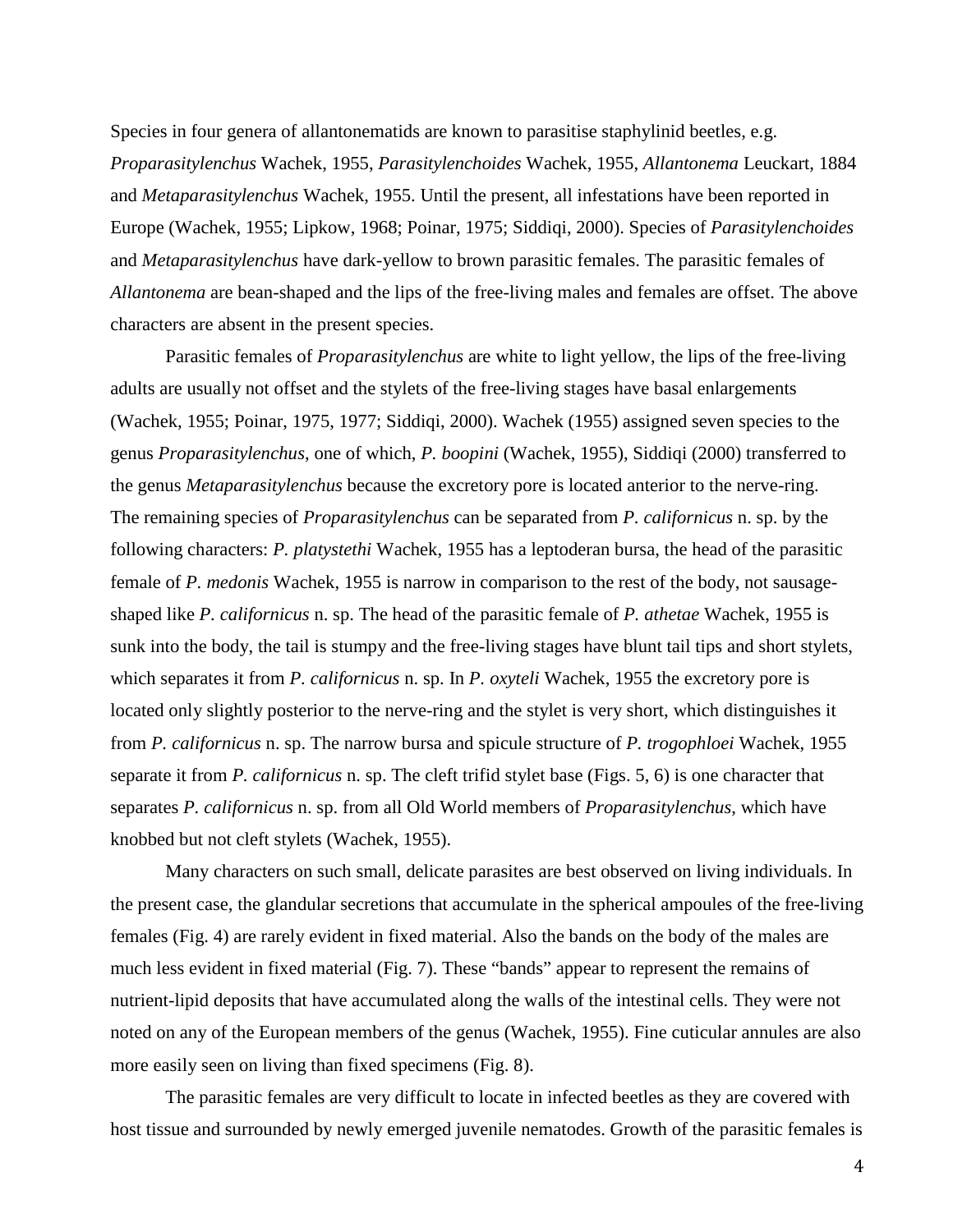mostly in width and their swollen body is quickly filled with eggs and developing juveniles (Fig. 12). The juveniles moult twice (first and second moult) in the body of the host and then twice again (third and fourth moult) after leaving the host.

Life-cycle, ecology and effect on host

The free-living juveniles and infective stages of *P. californicus* n. sp. occur in the damp microhabitat beneath the kelp wrack together with developing larvae and pupae of *T. geniculata*. The juveniles of *P. californicus* n. sp. moult twice before leaving the host and twice after leaving the host to become sexually mature (Fig. 11). The males die after mating in the environment and the females search for a host, using the secretions in their pharyngeal glands to penetrate the integument and enter the body cavity. Infection probably occurs in the pre-pupal or pupal stage of the beetle, as Wachek (1955) observed that infection of the European species of *Proparasitylenchus* occured in the pupal stage of staphylinid hosts. The infective stage females could either enter the anus and perforate the gut wall or penetrate directly through the body wall to reach the haemocoel. Development of eggs and juveniles occurs in the adult and possibly the pupal stage of the beetle. Exit of the mature juveniles probably occurs *via* the anus or body wall of the host.

Little is known about the effect of the parasite on host behavior or ecology, other than the nematodes cause partial or complete sterilisation of the host. The nematode was present in all populations of *T. geniculata* sampled in the area of Santa Barbara, California (USA) with the percentage of parasitism, which is highest during the summer, ranging from 0 to 11% (Table 1).

Despite exhaustive dissections of other staphylinid species whose larvae co-exist with *T. geniculata*, e.g. *Bledius fenyesi* (Bernhauer & Schubert), *Aleochara sulcicollis* (Mannerheim), *Cafius seminitens* (Horn) and *Cafius canescens* (Mäklin), *P. californicus* n. sp. was only found parasitising *T. geniculata*. Nematophagous uropodid mites (Rigby, 1996) probably prey on the freeliving stages of the nematode and the predators of adult *T. geniculata* listed below would also consume nematodes in parasitised hosts through concomitant predation (Hechinger et al., 2011; Dunne et al., 2013).

## Ecology of the host

The marine staphylinid beetle *Tarphiota geniculata* (Mäklin) [syns *Homalota geniculata* (Mäklin), *Tarphiota hirsutula* (Casey), *Tarphiota iota* (Casey), *Tarphiota insolita* (Casey), *Tarphiota litorina*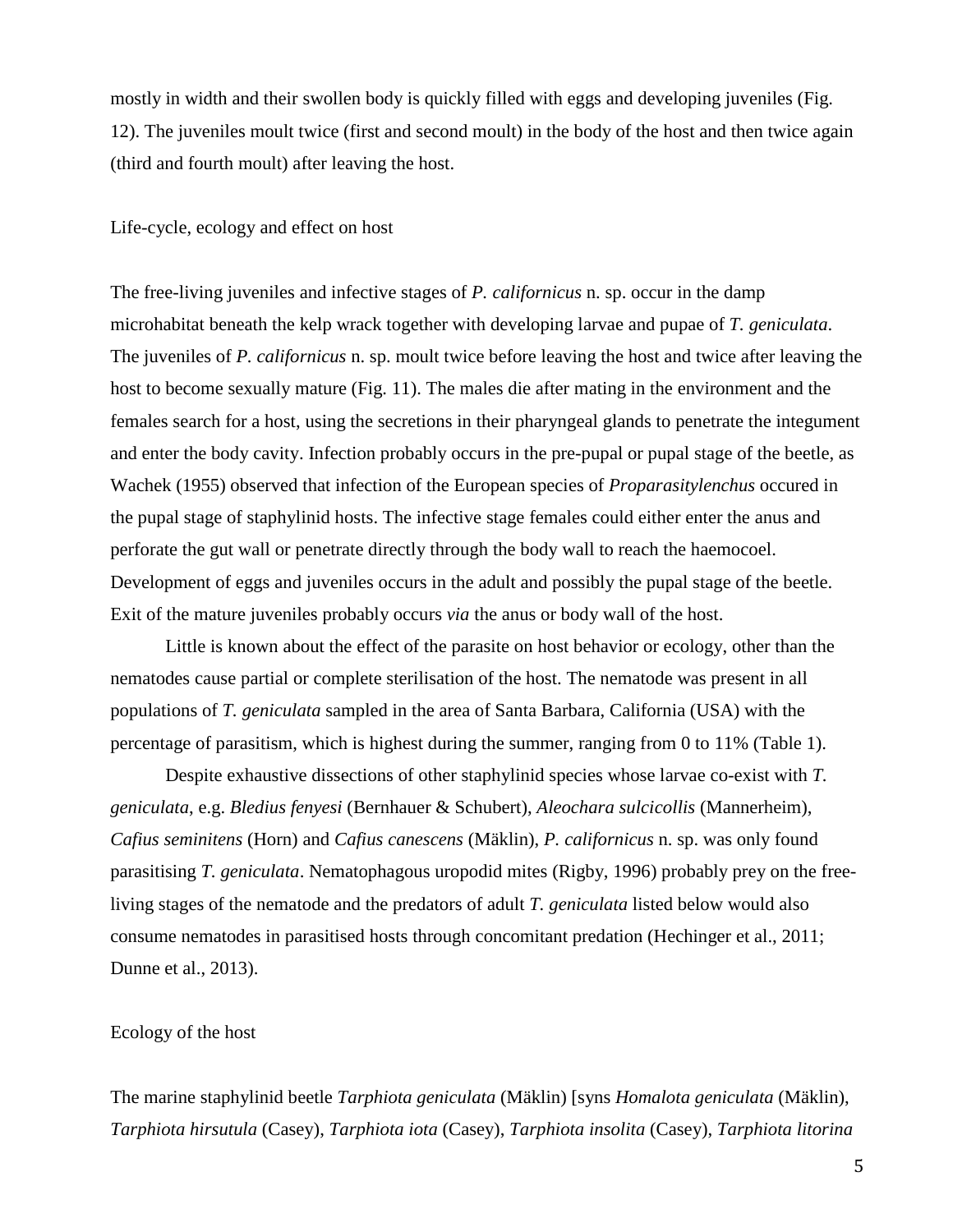(Casey) and *Tarphiota seditiosa* (Casey)], occurs on sandy beaches along the West coast of North America from Alaska through Baja California Sur (Ahn, 1996; Klimaszewski et al., 2006). It is one of four species of the genus *Tarphiota* found along the Pacific coast of North America (Ahn, 1996, 1998; Klimaszewski et al., 2006). In Santa Barbara, *T. geniculata* is sympatric with other staphylinids, including its slightly larger congener *T. fucicola*, which is much less abundant. Adult *T. geniculata* are completely black and range between 2.0–2.6 mm in length (Ahn, 1996) (Fig. 1).

*Tarphiota geniculata* is the most abundant staphylinid associated with kelp wrack in the upper intertidal and lower supra-littoral zones. It is generally not found under fresh or completely desiccated kelp, but prefers to colonise wrack a few days old (Lavoie, 1985). The adults recover almost immediately after immersion in seawater. At night, the beetles forage on the surface of the strand but during the day, they remain hidden under kelp. They are present in the spring, summer and fall, but disappear almost entirely during the stormy winter months.

Its small size probably protects *T. geniculata* from predation by birds and nocturnal mammals that forage in the kelp wrack. However, laboratory experiments show that adult *T. geniculata* are predated by a number of other adult arthropods, including the beetles *Akephorus marinus* (LeConte) (Carabidae), *Aleochara sulcicollis* (Mannerheim) (Staphylinidae), *Bledius fenyesi* Bernhauer & Schubert (Staphylinidae), *Cafius canescens* (Mäklin) (Staphylinidae), *Cafius seminitens* (Horn) (Staphylinidae), *Cafius luteipennis* (Horn) (Staphylinidae), *Omalium algarum*  (Casey) (Staphylinidae), *Pontomalota opaca* (LeConte) (Staphylinidae) as well as the spider *Terralonus californicus* Peckham & Peckham (Salticidae) and the pseudoscorpion *Garypus californicus* Banks (Garypidae). The large predatory staphylinids such as *Thinopinus pictus*  (LeConte) and *Hadrotes crassus* (Mannerheim) ignore *T. geniculata*.

The prey of *T. geniculata* include larvae of kelp flies of the genera *Coelopa* (Coelopidae) and *Fucellia* (Anthomyiidae), larval and adult *Leptocera* (Sphaeroceridae) flies and the predatory mite *Neomolgus littoralis* (Linnaeus) (Bdellidae). *Tarphiota geniculata* has also been observed scavenging amphipod and kelp fly carcasses and it probably preys on uropodid mites that colonise the kelp wrack. Little is known about the developmental stages of *T. geniculata* (see Ahn, 1996). The larvae are generally encountered in the moist sand below decaying kelp in the upper intertidal zone and likely forage on the larvae of small flies.

*Proparasitylenchus californicus* n. sp. is the first description of an extant allantonematid parasite of a staphylinid beetle in the New World. It is also the first allantonematid parasite of a beetle living in a marine habitat. The only other allantonematid known to attack an intertidal insect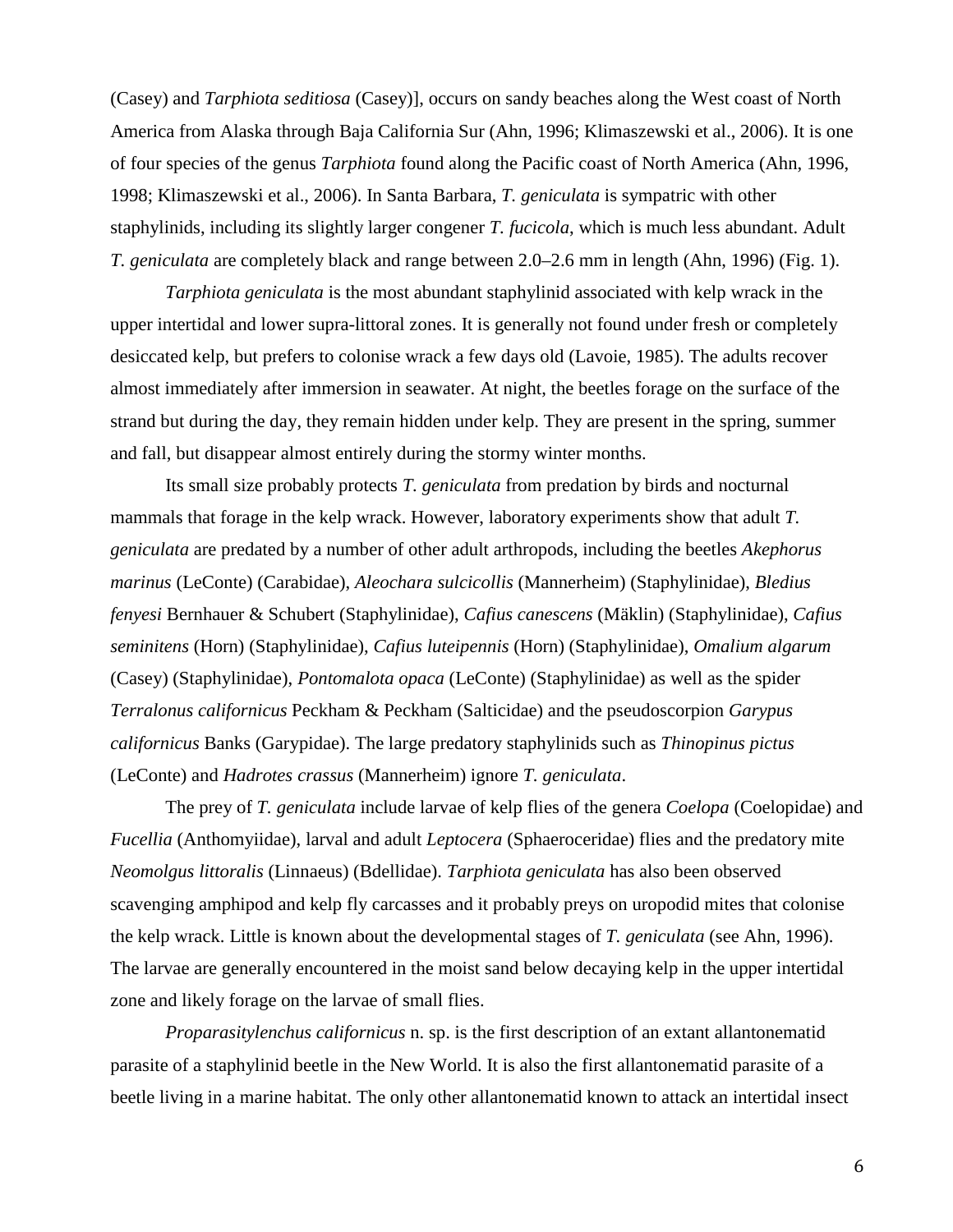is *Halophilanema prolata* Poinar, 2012 a parasite of the hemipteran *Saldula laticollis* Reuter (Hemiptera: Saldidae) along the Oregon coast (Poinar, 2012).

Parasitism of rove beetles by allantonematid nematodes is an ancient association that was already established millions of years ago in both the Old and New Worlds. A fossil in 40–50 mya Baltic amber shows over 90 specimens of the allantonematid, *Palaeoallantonema baltica* Poinar, adjacent to an adult rove beetle (Poinar, 2011). Another fossil in 20–30 mya Dominican amber revealed some 44 juveniles of the allantonematid *Palaeoallantonema dominicana* Poinar that had emerged from an adult *Neoxantholinus* sp. rove beetle (Poinar, 2011) (Fig. 13).

**Acknowledgements** The authors thank Armand M. Kuris for helpful discussions.

**Funding** The UC Santa Barbara Coastal Fund (Grant # FALL10-03) supported this project.

**Conflict of interest** The authors declare that they have no conflict of interest.

**Compliance with ethical standards** All applicable institutional, national and international guidelines for the care and use of animals were followed.

### **References**

- Ahn, K.-J. (1996). Revision of the intertidal Aleocharine genus *Tarphiota* (Coleoptera: Staphylinidae). *Entomological News*, *107*, 177–185.
- Ahn, K.-J. (1998). *Tarphiota densus* (Moore), a new combination and key to the species of the Genus *Tarphiota* Casey (Coleoptera: Staphylinidae: Aleocharinae). *Journal of the Kansas Entomological Society, 71*, 191–193.
- Dunne, J. A., Lafferty, K. D., Dobson, A. P. et al. (2013). Parasites affect food web structure primarily through increased diversity and complexity. *PLoS Biology*, *11*: e1001579.
- Hechinger, R. F., K. D. Lafferty, J. P. McLaughlin, B. L. et al. (2011). Food webs including parasites, biomass, body sizes, and life stages for three California/Baja California estuaries. *Ecology*, *92*, 791–791.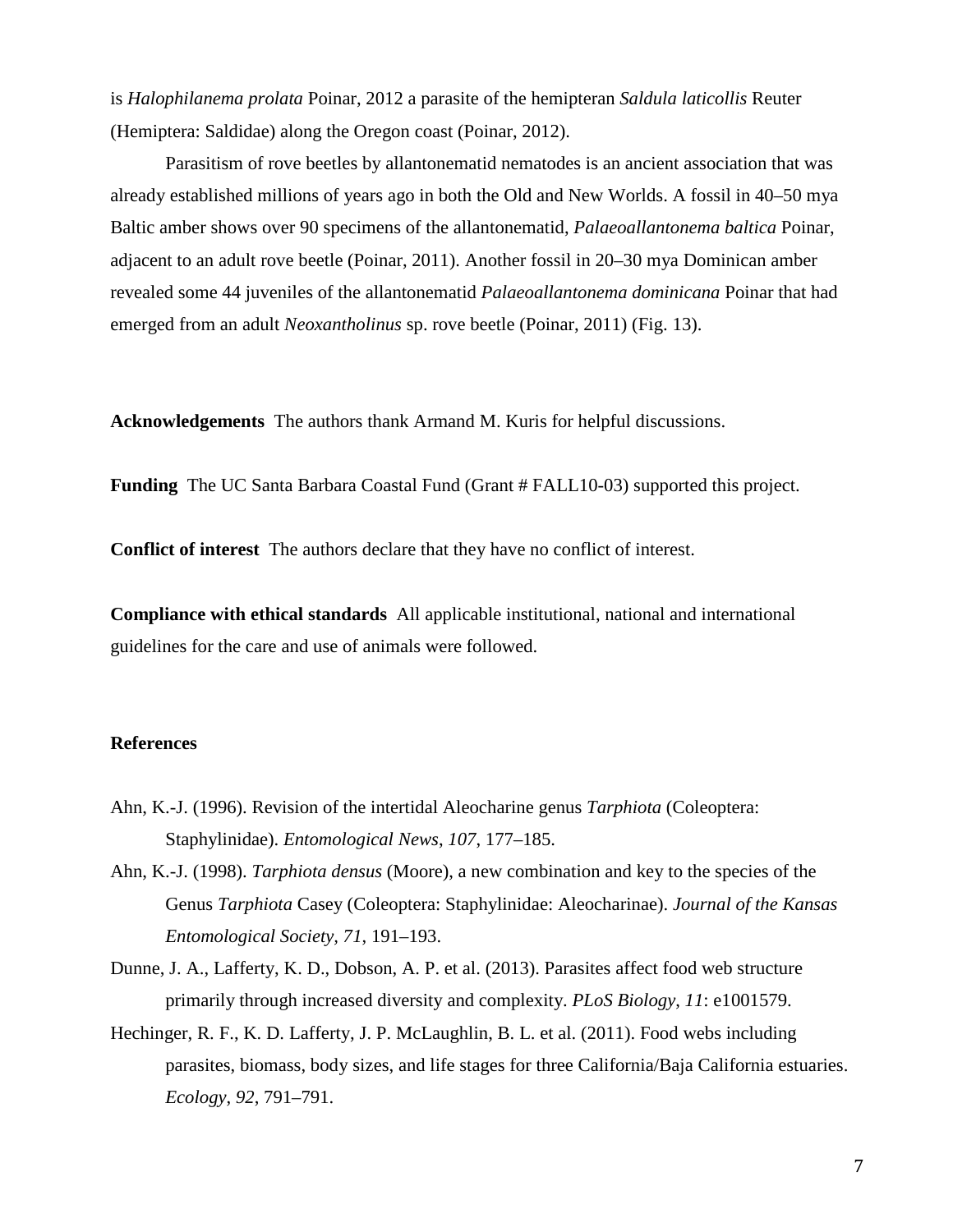- Klimaszewski, J., Majka, C. J., & Langor, D. (2006). Review of the North American *Tarphiota* Casey, with a description of a new seashore-inhabiting *Atheta* species exhibiting convergent characterisitics (Coleoptera: Staphylinidae: Aleocharinae). *Entomological Science, 9*, 67–78.
- Lavoie, D. R. (1985). Population dynamics and ecology of beach wrack macroinvertebrates of the central California coast. *Bulletin of the Southern California Academy of Sciences, 84*, 1–22.
- Lipkow, E. (1968). Hymenopteren und Nematoden als Parasiten von *Tachyporus*-Arten (Col., Staphylinidae), unter besondere Berücksichtigung. *Archiv für Mikroskopische Anatomie, 66*, 355–366.
- Poinar, G. O., Jr. (1975). *Entomogenous nematodes. A manual and host lost of insect- nematode associations.* Leiden: E. J. Brill, 317 pp.
- Poinar, G. O., Jr. (1977). *CIH Key to the Groups and Genera of Nematode Parasites of Invertebrates*. Farnham Royal, Bucks, UK: Commonwealth Agricultural Bureaux, 43 pp.
- Poinar, G. O., Jr. (2011). *The Evolutionary history of nematodes.* Leiden: E.J. Brill, 429 pp.
- Poinar, G. O., Jr. (2012). *Halophilanema prolata* n. gen., n. sp. (Nematoda: Allantonematidae), a parasite of the intertidal bug, *Saldula laticollis* (Reuter) (Hemiptera: Saldidae) on the Oregon coast. *Parasites & Vectors*, *5*, 24
- Poinar, G. O., Jr, & Brodzinsky, J. (1986). Fossil evidence of nematode (Tylenchida) parasitism in Staphylinidae (Coleoptera). *Nematologia, 31*, 353–355.
- Rigby, M. C. (1996). The epibionts of beach hoppers (Crustacea: Talitridae) of the North American Pacific Coast. *Journal of Natural History, 30*, 1329–1336.
- Siddiqi, M. R. (2000). *Tylenchida parasites of plants and insects.* (2nd ed.). Wallingford, UK: CABI Publishing, 833 pp.

Wachek, F. (1955). Die entoparasitischen Tylenchiden. *Parasitologische Schriftenreihe,* 3, 1–119.

## **Figure legends**

**Figs. 1–3** 1, Host beetle *Tarphiota geniculata* (Staphylinidae); 2, Posterior portion of isolated host abdomen with developing juvenile of *P. californicus* n. sp.; 3, Infective stage female of *P. californicus* n. sp.; *Abbreviations*: G, gonad anlagen; U, uterine cells. *Scale-bars*: 1, 0.5 mm; 2, 230 µm; 3, 75 µm